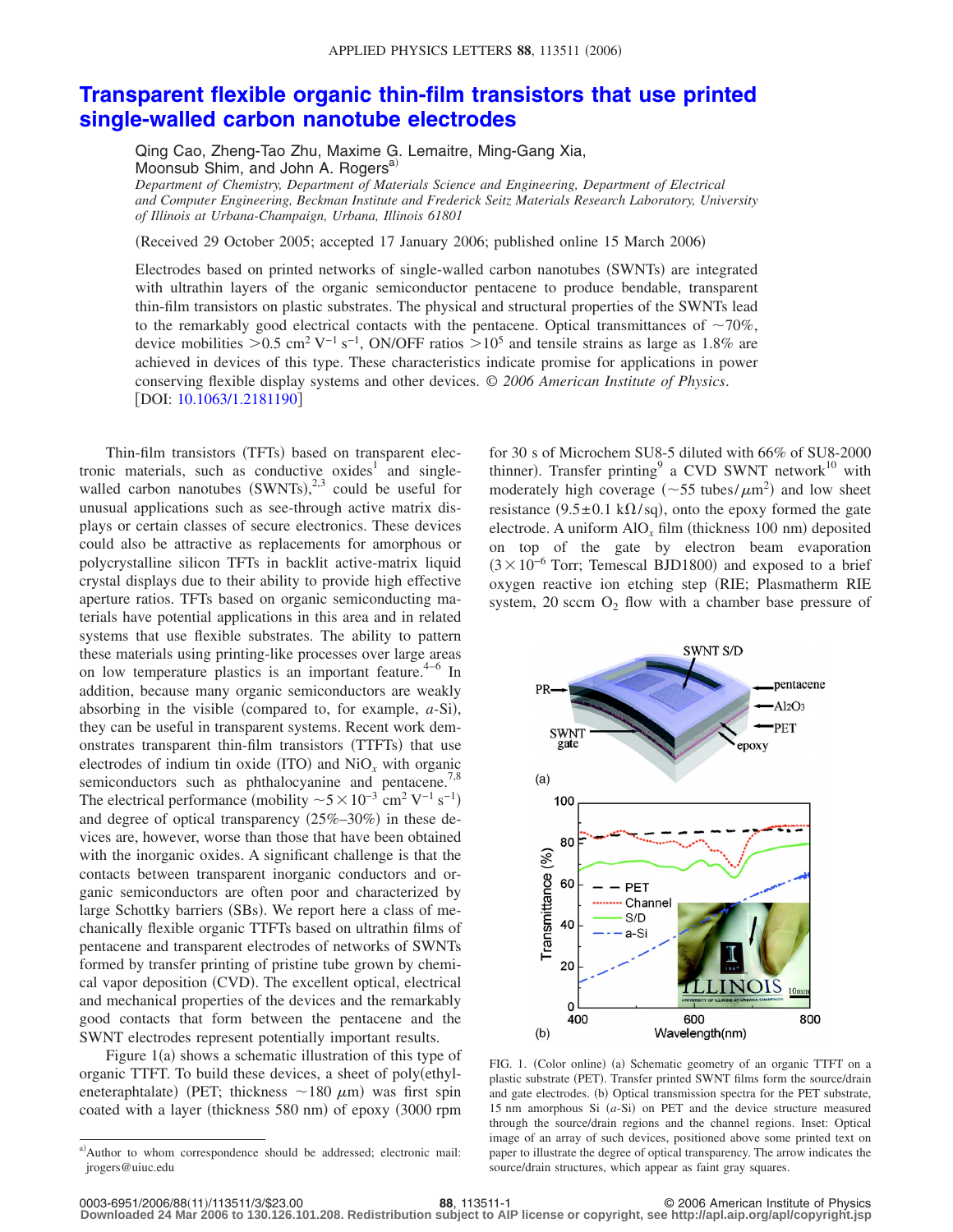

100 mTorr, 100 W rf power for 30 s) promotes the wetting of another spin cast layer of epoxy (thickness 580 nm). The  $Al_2O_3$ /epoxy bilayer (capacitance 4.8 nF/cm<sup>2</sup>, as measured with a capacitance meter, Agilent 4288A), formed the gate dielectric. A film of SWNTs with high coverage  $(>= 200 \text{ tubes/m}^2, \text{ thickness } 20 - 30 \text{ nm})$  and low sheet resistance (265 $\pm$ 2  $\Omega$ /sq) patterned by oxygen RIE (Plasmatherm RIE system, 20 sccm  $O_2$  flow with a chamber base pressure of 100 mTorr, 100 W rf power for 240 s) through a photoresist mask defined by standard photolithography with AZ5214 photoresist) on the growth substrate (Si wafer with 100 nm  $SiO<sub>2</sub>$ ) defined source and drain electrode structures. The same printing method used for the gate transferred these SWNT electrodes onto the epoxy/Al<sub>2</sub>O<sub>3</sub>/SWNT/epoxy/PET substrate. The final step of the fabrication involved patterning a layer of photoresist (AZ 5214, thickness 1.4  $\mu$ m) on the substrate and then thermally evaporating (base pressure  $3 \times 10^{-6}$  Torr, 0.5 Å/s at room temperature) a 15-nm-thick layer of pentacene (Aldrich, 99% purity). The relief structure associated with the resist electrically isolated the devices. The thickness of pentacene layer was chosen to slightly exceed the thickness of the transport layer.<sup>11</sup> The density of the SWNT networks was chosen to balance optical transparency with low sheet resistance properties. We found that the electrical performance of the devices could be improved significantly by treating the top surface of the epoxy with octadecyltrichlorosilane OTS; 1 mM solution of OTS in toluene for 12 h at 300 K) prior to the pentacene deposition, as has been described in the literature for the case of  $SiO<sub>2</sub>$ dielectrics.<sup>12</sup> We speculate that some of the OTS adsorbs to the surface of the epoxy, thereby changing, in a favorable way, the wetting characteristics to the pentacene.

Figure 1(b) presents the optical transmittance for wavelengths between 400 and 800 nm (Agilent 8453 spectrometer). The average transmittances through the channel region and source/drain region (including all layers and the PET substrate) are  $\sim 80\%$  and  $\sim 70\%$  respectively, which is much better than amorphous Si with the same thickness and comparable to TTFTs built with inorganic conductive oxides.<sup>1,13</sup> The absorption peaks at 668 and 628 nm correspond with the Davydov splitting of the highest occupied molecular orbitallowest unoccupied molecular orbital gap of pentacene.<sup>14</sup> The peaks at 582 and 542 nm correspond with the Frenkel exciton and second lowest unoccupied molecular orbital of pentacene, respectively.15 The SWNT electrodes do not contribute significantly to variations in the transmittance in this wavelength range. The inset shows an image of an array of these TTFTs positioned above a logo of University of Illinois

FIG. 2. (Color online) (a) Current-voltage characteristics of an optimized organic TTFT that uses SWNT electrodes. The channel width is  $750 \mu m$ , the channel length is 30  $\mu$ m. The gate voltage varies between 0 and  $-60$  V in steps of  $-10$  V. (b) Transfer curve (right axis) in the triode region  $(V_{DS}=-10 \text{ V})$  and  $\sqrt{|I_{DS}|}$  vs  $V_{GS}$ curve (left axis) in the saturation region  $(V_{DS}=-40 \text{ V})$ of the same device. The dashed lines indicate the slopes used to determine the linear and saturation mobilities. Inset: Logarithm plot of the transfer curve in the saturation region  $(V_{DS} = -40 \text{ V})$ . The dashed line indicates the slope used for determining the subthreshold swing.

at Urbana-Champaign to illustrate the level of optical transparency. The source/drain structures appear as faint gray areas indicated by the arrow.

Figure 2 presents at the performance of an OTS treated device that exhibits a mobility of  $\sim 0.6$  cm<sup>2</sup> V<sup>-1</sup> s<sup>-1</sup>, an ON/ OFF ratio of  $10^5$  and a subthreshold swing of  $\sim$  1.4 V/ dec. Studies of collections of devices similar to this one, but without the OTS layer, show good scaling properties: saturation and linear mobilities are comparable to one another and independent of channel length. These results suggest good contact characteristics between the SWNT electrodes and the pentacene.

To gain a better understanding of the SWNT/pentacene contacts, we fabricated control devices that have the same layout as the organic SWNT TTFTs but which use 30-nm-thick Au source/drain electrodes (electron beam evaporated, Temescal BJD1800,  $2 \times 10^{-6}$  Torr) instead of SWNTs. The pentacene layers for both organic TTFTs and Au controls were deposited in the same run. Figure  $3(b)$  and 3(d) show the resistances of devices measured in ON state  $(R<sub>ON</sub>)$  in the linear region, and multiplied by *W*, as a function



FIG. 3. (Color online) (a) Scanning electron microscope image of the interface between SWNT electrode and the channel region. The SWNT electrode is on the bottom side of the picture. (b) Width normalized device resistance of organic TTFTs with SWNT electrodes as a function of channel length at gate voltages from -40 to -60 V. (c) scanning electron microscope image of the interface between Au electrode and the channel region. The Au electrode is on the bottom side of the picture. (d) Width normalized device resistance of organic TTFTs with Au electrodes as a function of channel length at gate voltages from −40 to − 60 V.

**Downloaded 24 Mar 2006 to 130.126.101.208. Redistribution subject to AIP license or copyright, see http://apl.aip.org/apl/copyright.jsp**